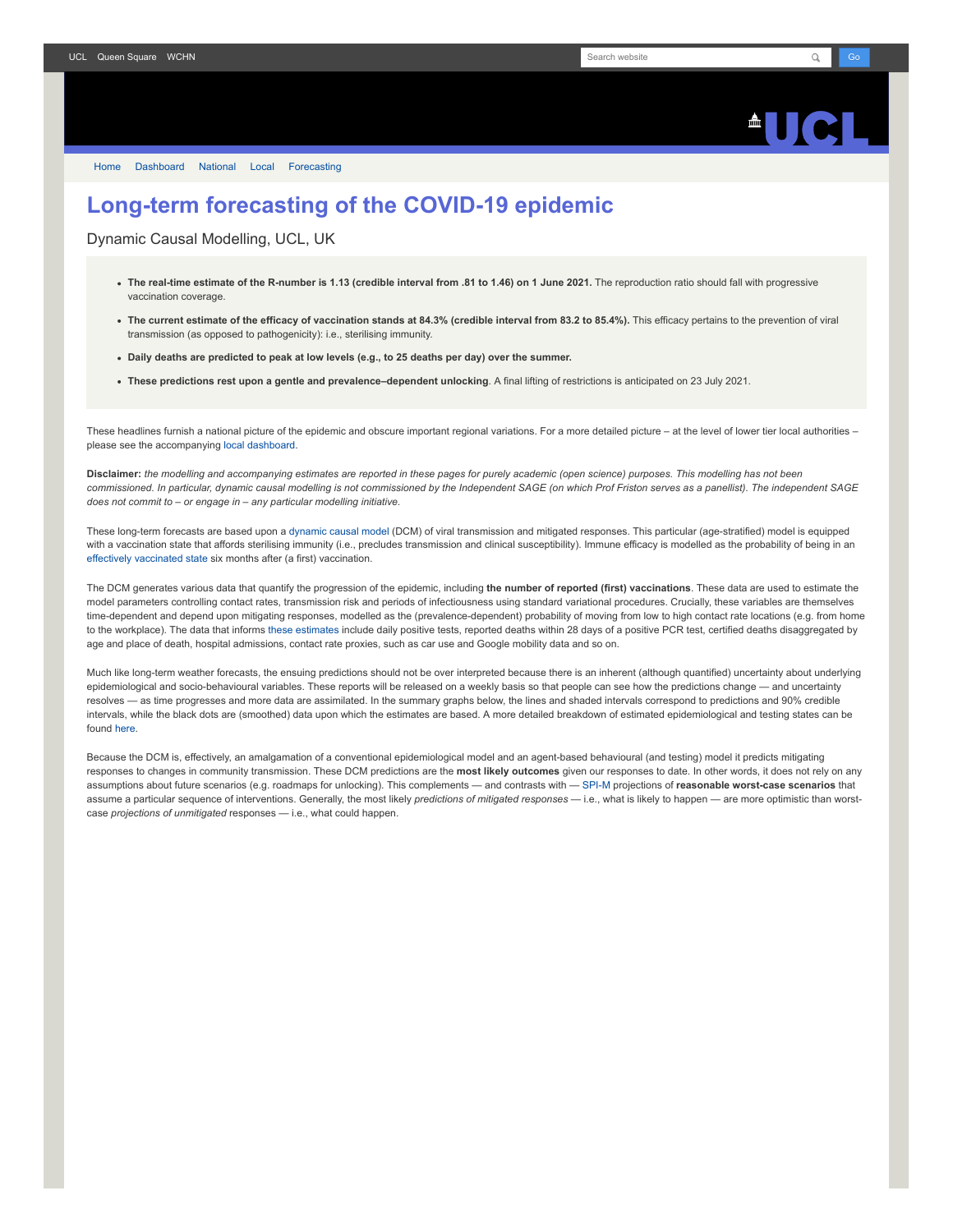

**Prevalence and reproduction ratio:** this panel provides a forecast of (i) the **prevalence of infection** and (ii) the reproduction ratio or **R-number** (blue and orange lines, respectively) with their accompanying confidence intervals (shaded areas). These forecasts are based upon parameters estimated from the data up until the reporting date (the vertical line). The data include [GOV.UK estimates](https://www.gov.uk/guidance/the-r-number-in-the-uk#latest-r-and-growth-rate) of the R-number, which are shown for comparison with the DCM estimates.

The DCM estimate of the R-number is based upon a [generative model](https://en.wikipedia.org/wiki/Generative_model) (i.e., a real-time estimate using data assimilation), while the [consensus estimates from the SPI-M](https://www.gov.uk/guidance/the-r-number-in-the-uk#contents) are based upon retrospective (e.g., Bayesian regression) analysis of recent data and are therefore treated as a lagged estimator. The black dots correspond to the GOV.UK (SPI-M consensus) estimates moved backwards in time by 16 days from their date of reporting.

**Attack rate and immunity:** this panel shows long-term forecasts of **attack rate, population or herd immunity** and the percentage of people who have been vaccinated. In addition, an estimate of the effective immunity threshold is provided (yellow line). Based upon the changes in testing, death rate and other data, one can estimate the efficacy of vaccination. The attack rate corresponds to the number of people who have been infected since the onset of the outbreak (blue line). This can be supplemented with a small proportion of the population that is estimated to have pre-existing immunity (e.g., mucosal immunity or cross immunoreactivity with other SARS viruses), shown in red. The combination can be read as the herd or population immunity.

The effective immunity threshold is based upon the effective reproduction ratio under pre-pandemic contact rates. The reproduction ratio corresponds to the product of the contact rate, transmission risk and mean infectious period. Note that the effective immunity threshold fluctuates. This reflects the fact that transmission risk changes with time. In this model, transmission risk is modelled as a seasonal fluctuation multiplied by smooth (increasing) [function of time.](https://www.medrxiv.org/content/10.1101/2021.01.10.21249520v1) A fluctuating transmission risk accommodates changes in transmissibility (e.g., due to viral evolution) that is contextualised by seasonal variations in transmission (e.g., due to changes in temperature, humidity, socialising outdoors and the propensity for aerosol transmission).

**Daily deaths:** this panel shows fatality rates as assessed by patients who died within 28 days of positive PCR test and people who died from certified COVID-19. The former represents an underestimate of COVID-related mortality, where the degree of underestimation depends upon testing rates. The discrepancy is adequately modelled by evaluating the probability of succumbing to COVID-19 and having had a positive PCR test within 28 days.

**Mobility and lockdown:** a long-term forecast of locking and unlocking, based upon car use as quantified by the Department of Transport and - in this graph - Google mobility data. These measures of mobility are expressed in terms of the percentage of pre-pandemic levels. The expected mobility has been thresholded at three levels to illustrate different levels of lockdown. The dates on the lower (graded pink) bar annotate a transition from a more restrictive level of mobility to a less restrictive level. Forecasts of mobility are based upon underlying contact rates that depend upon the prevalence of infection—and are then modulated with a smooth function of time (parameterised with Fourier coefficients).

This dynamic causal model includes age-stratification into three groups (below the age of 25, between 25 and 65 and over 65 years of age). The contact rates within and between the three groups (for high and low contact rate locations) are estimated from the data, under mildly informative lognormal shrinkage priors. Please see the following [technical report](https://arxiv.org/abs/2011.12400) for further technical details.

## **Changes since last report:**

- Fluctuations in the contact rates are now modelled with (Gaussian) radial basis functions.
- Vaccination rollout is now modelled with an initial (Gaussian) function of time and a sustained (error function) component (to accommodate second doses).
- Vaccination efficacy is now parameterised in terms of the loss of sterilising immunity (and accompanying seroconversion) over six months.